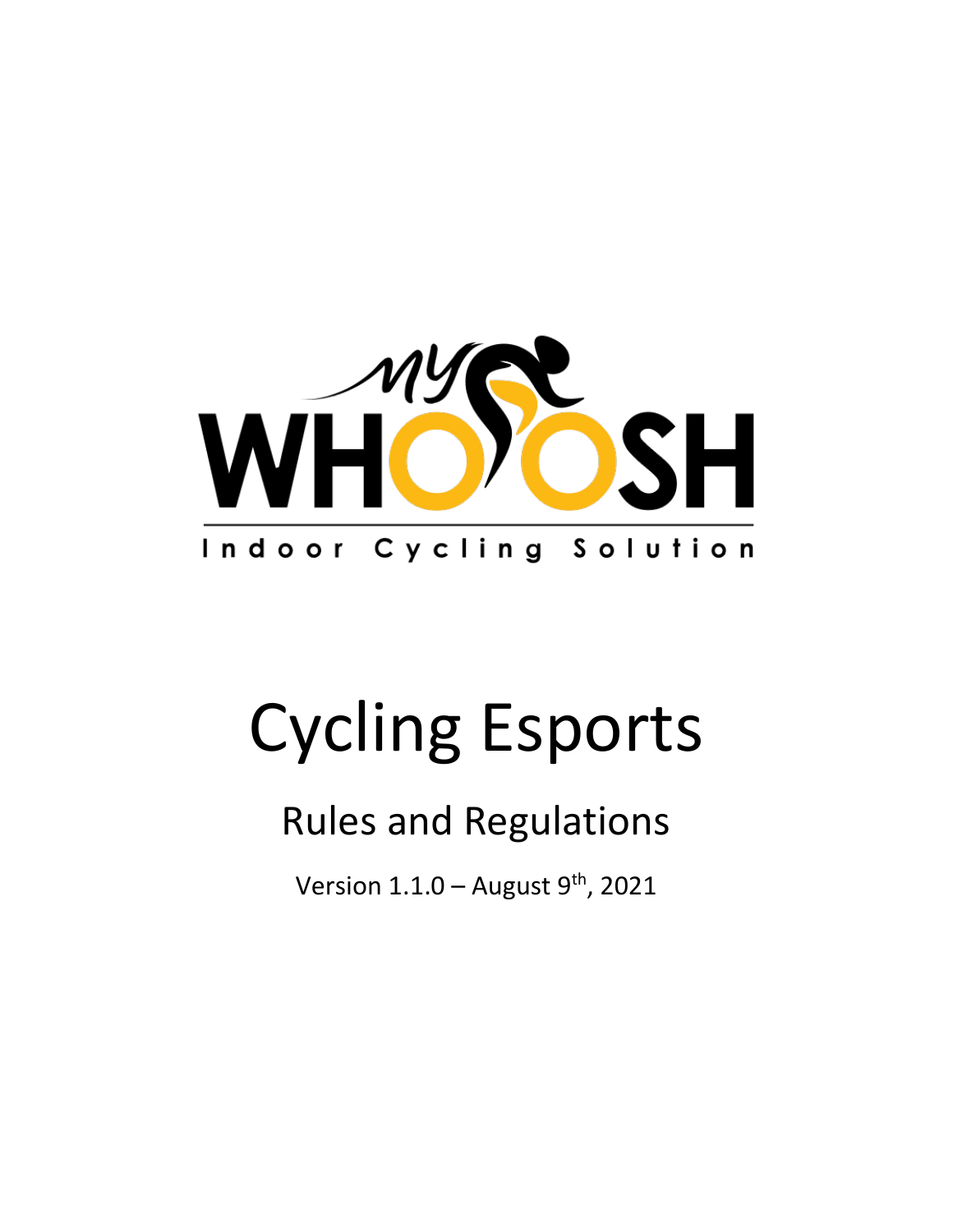

# **TABLE OF CONTENTS**

| <b>Summary</b>                                           | 3  |
|----------------------------------------------------------|----|
| <b>Part I - Governance</b>                               | 4  |
| <b>Part II - Rules of Racing</b>                         | 6  |
|                                                          |    |
| <b>APPENDIX A - CODE OF CONDUCT</b>                      | 10 |
| <b>APPENDIX B - WEIGH IN PROTOCOL</b>                    | 11 |
| <b>APPENDIX C - RESULTS LANGUAGE &amp; COMMUNICATION</b> | 12 |
| <b>APPENDIX D - IN VENUE EVENTS</b>                      | 13 |
| <b>GLOSSARY</b>                                          | 14 |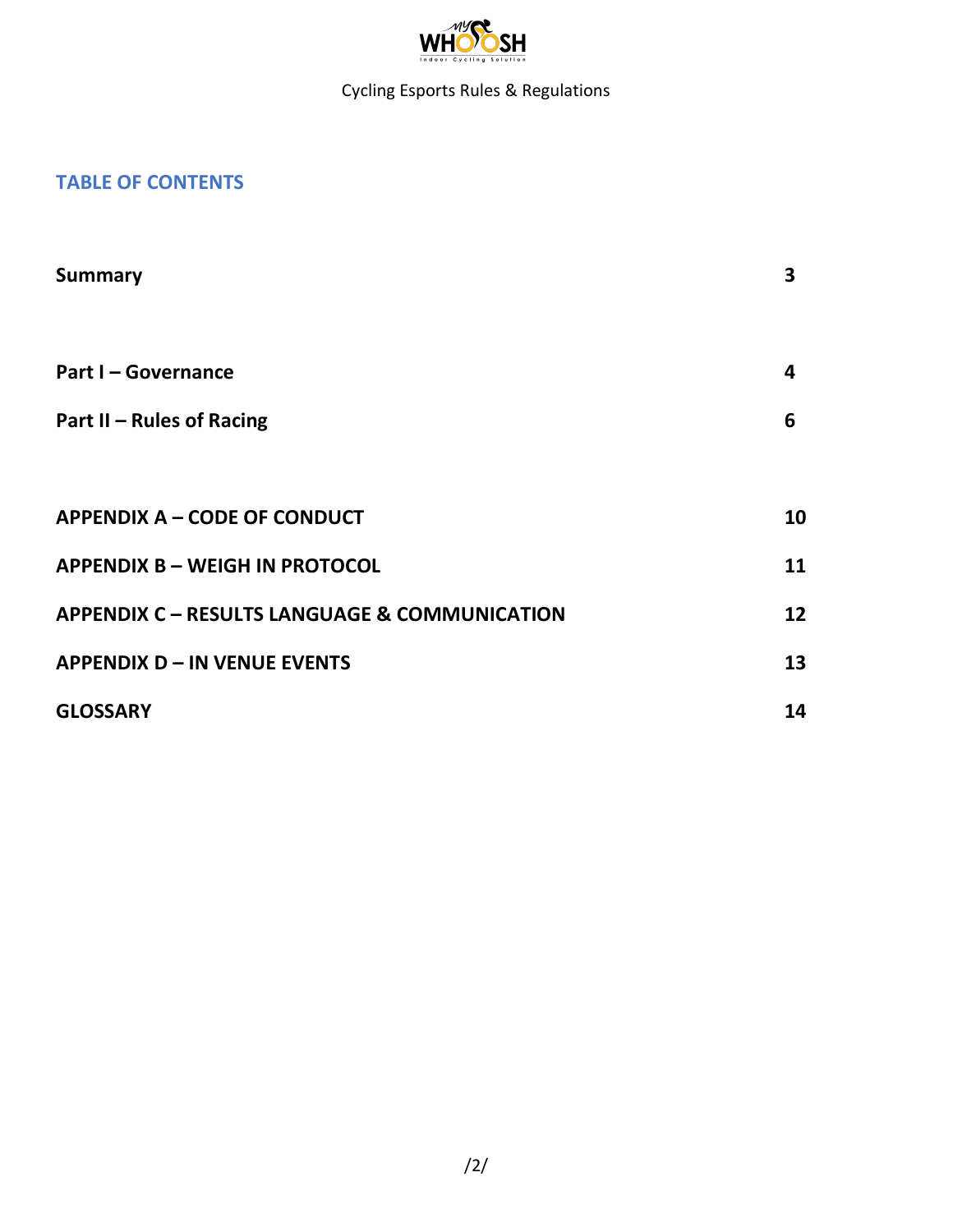

#### **SUMMARY**

This is a summary of the general principals behind the rules and regulations.

Governance:

- These rules only apply to pre-designated high-level events on MyWhoosh, not all racing on the platform.
- Disputes, complaints, or suggestions can be raised with [racecontrol@mywhoosh.com.](mailto:racecontrol@mywhoosh.com)

#### Rules of Racing:

- Use your own MyWhoosh account in your legal name.
- Use your real and current height & weight.
- Spin down/calibrate your trainer and power meter prior to every race.
- Make sure your cadence and heart rate monitor are in good working condition.
- Follow the rules and regulations given in the specific event technical guide.

Performance Verification:

- You must provide performance verification data within the time period stipulated in the applicable technical guide or race communication.
- You may be asked to provide additional information or required to perform additional testing to help verify your performance in an event.
- All verification is subject to review before any decisions are finalized.

Results:

- If your performance cannot be verified for any reason, your result may be annulled.
- If you attempt to gain an unfair advantage, your result will be disqualified and you may receive a suspension or ban from future racing.
- If you repeatedly break the rules, or bring the sport into disrepute, you may receive a permanent ban.

Code of Conduct:

- Don't cheat.
- Respect your fellow racers.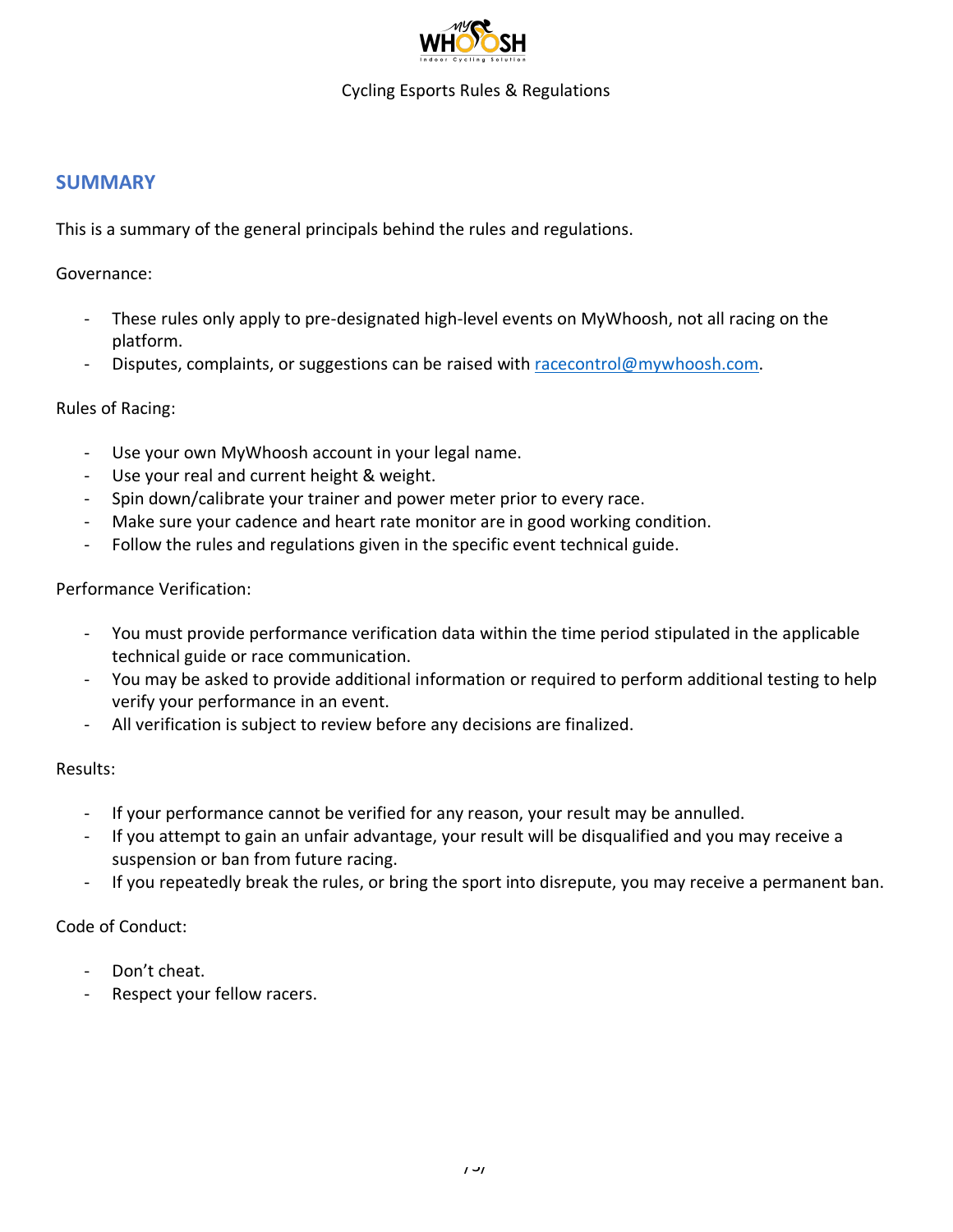

### **PART I – GOVERNANCE**

#### **1.1 Scope**

- 1.1.1 This ruleset governs races designated by MyWhoosh as MyWhoosh Cycling Esports events or series. It does not govern other events or races or series held on the MyWhoosh virtual cycling platform.
- 1.1.2 Additional event or series specific rules may also be provided by an event organizer. Where a rule in this ruleset conflicts with such additional rules, this ruleset shall take precedence.
- 1.1.3 Where an event or series is held in conjunction with the UCI or a National Cycling Federation, the rulesets of the UCI or National Cycling Federation shall also apply. Where a rule in this ruleset conflicts with that of the UCI or National Cycling Federation, that of the UCI or National Cycling Federation shall take precedence.

#### **1.2 MyWhoosh Cycling Esports Race Commission**

- 1.2.1 The MyWhoosh Cycling Esports Race Commission (hereafter "The Commission") shall be responsible for maintaining, implementing, enforcing, and communicating this ruleset.
- 1.2.2 The Commission shall consist of the following:
	- a) The Director of MyWhoosh Cycling Esports
	- b) A representative of the MyWhoosh Product team
	- c) A representative of the MyWhoosh Legal team
	- d) A representative of the MyWhoosh Data Analytics team
	- e) A representative of the MyWhoosh Performance Verification team
	- f) Any other members The Commission deems necessary to discharge its responsibilities.
- 1.2.3 The Commission shall have the power to modify or supplement these rules at any time. The latest version and any applicable changelog can be found at [https://service20.mywhoosh.com/mywhoosh-ruleset.](https://service20.mywhoosh.com/mywhoosh-ruleset)

#### **1.3 Modus Operandi**

- 1.3.1 The Commission reserves the right to investigate any infraction or potential infraction of this ruleset. An objective violation of any rule in this ruleset or evidence found to support the following circumstances allows The Commission to apply the sanctions it deems necessary.
	- a) Riders whose data recorded for a MyWhoosh Cycling Esports event or series is not consistent with their power signature, or historical performances, or who fail to submit the data required in a timely manner for performance verification, or whose data is inconsistent in any way, shall be subject to results removal and any further necessary and appropriate sanctions.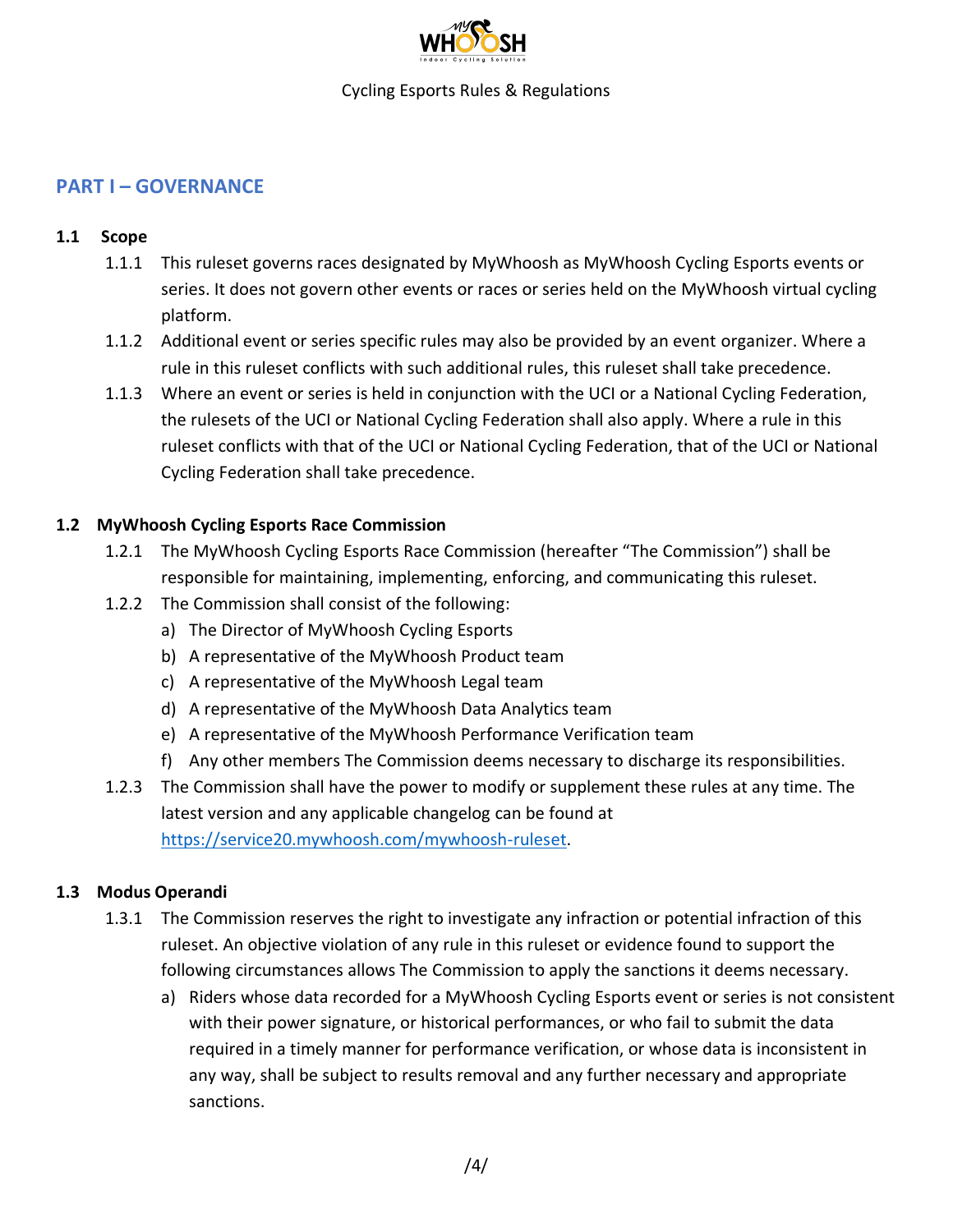

- b) Riders who exceed acceptable thresholds for World Tour level cyclists, or who exceed any other publicly available metric of world-class performances may be subject to additional performance verification and are subject to results removal and any further sanctions.
- c) Riders who manipulate or exploit hardware, software, or connection deficiencies in order to gain an unrealistic, unfair, or inaccurate power signature are subject to results removal and any further sanctions.
- d) Riders who's primary and secondary data fall outside of acceptable variances, and therefore cannot be fully verified, are subject to results removal and any further sanctions.
- e) Any other finding that The Commission deems invalidates a rider's performance or gives them an unrealistic performance or unfair advantage over their competitors.
- 1.3.2 The Commission, upon concluding its investigation, will inform the rider of its findings and any applicable sanctions or steps to remedy the issue.

#### **1.4 Sanctions**

- 1.4.1 Any breaches of this ruleset may be subject to sanction at the sole discretion of The Commission. To help set expectations, The Commission typically follows the below guidelines when determining a sanction to apply. The Commission reserves the right to apply different sanctions and recognizes other sanctions applied by the UCI, National Cycling Federations, or other such competent bodies.
- 1.4.2 Tier 1: No Intent to Gain an Advantage
	- Examples include, but are not limited to, the following:
		- o Unable to verify performance
		- o Incorrectly calibrated or otherwise ineligible physical equipment
		- o Malfunctioning cadence sensor or heart rate monitor
		- o Incorrect attire
		- o Incorrect virtual equipment
	- Sanctions include, but are not limited to, the following:
		- o If the issue is identified prior to the start of the event: Rider not permitted to start.
		- o If the issue is identified after the start of the event: Event result annulled. *Note: Think of these issues like a road racing flat tire or mechanical issue. Even the most prepared esports participants will be impacted by these issues at one point or another, through no fault of their own. No ill-intent is assumed when these issues impact a participant, but the result must still be annulled.*
- 1.4.3 Tier 2: Intent to Gain an Advantage
	- Examples include, but are not limited to, the following:
		- o Race disruption
		- o Incorrect rider height or weight
		- o Exploiting disconnection/lag/dropout
		- o Exploiting a bug in the MyWhoosh software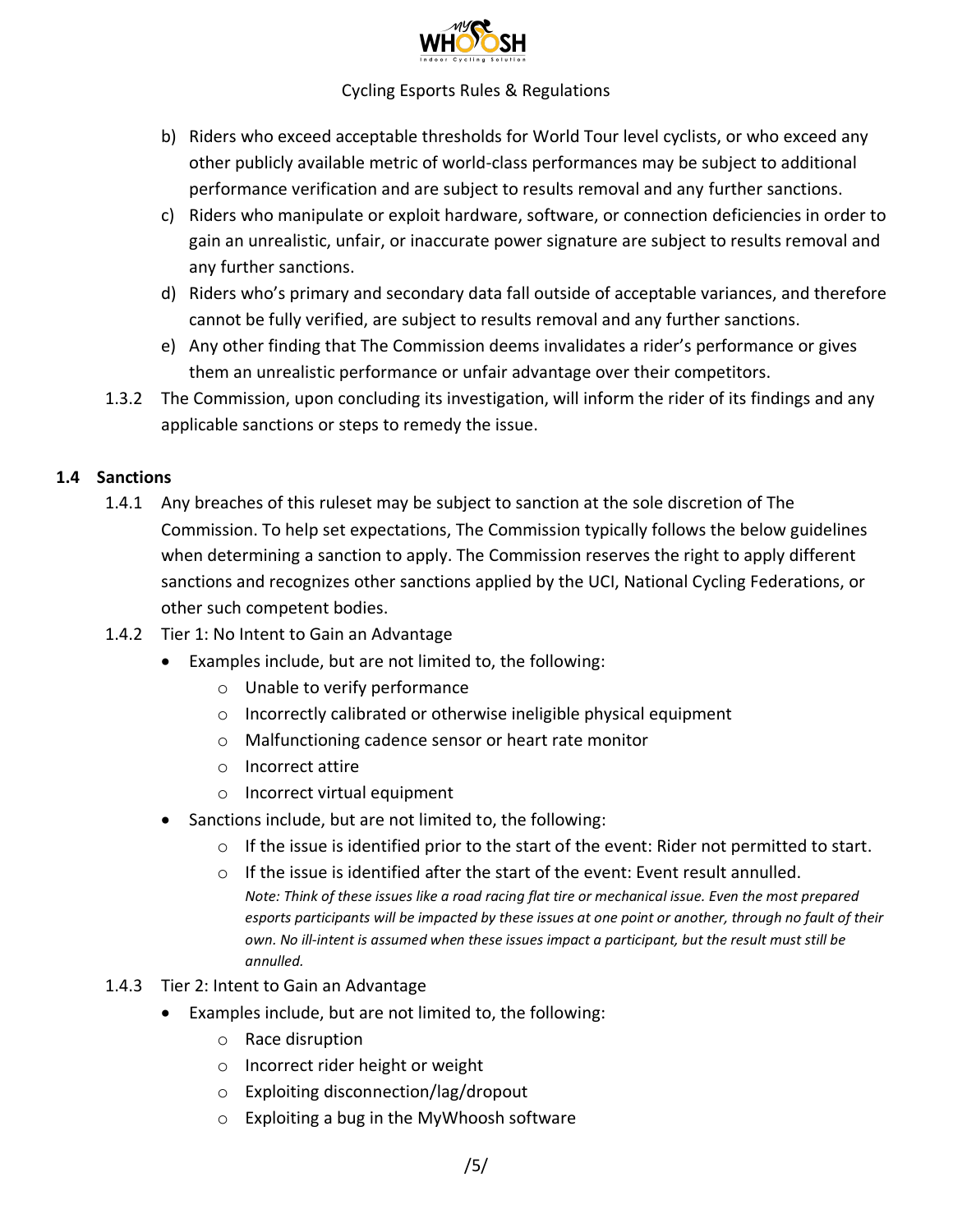

- o Failing to provide data or communication in a timely manner with the performance verification process
- Sanctions include, but are not limited to, the following:
	- o First violation: Disqualification from event or series.
	- o Second violation: Six month ban from MyWhoosh Cycling Esports events.
	- o Third violation: One year ban from MyWhoosh Cycling Esports events.
- 1.4.4 Tier 3: Bringing the Sport into Disrepute
	- Examples include, but are not limited to, the following:
		- o Fabrication or modification of any data
		- o Equipment modification or other external trainer control
		- o Use of bots/simulated riders
		- o Identity fraud
		- o Abuse of race officials or competitors
	- Sanctions include, but are not limited to, the following:
		- o First violation: Six month ban from MyWhoosh Cycling Esports events.
		- o Second violation: One year ban from MyWhoosh Cycling Esports events.
		- o Third violation: Lifetime ban from MyWhoosh Cycling Esports events.

# **PART II – RULES OF RACING**

#### **2.1 Scope**

- 2.1.1 This ruleset shall apply to and bind any individual who participates (whether personally, or through any other individual) in any event held in accordance with this ruleset.
- 2.1.2 All riders shall also agree to the MyWhoosh Terms of Service [\(https://mywhoosh.com/terms](https://mywhoosh.com/terms-and-conditions)[and-conditions\)](https://mywhoosh.com/terms-and-conditions) and may be disqualified from, or lose eligibility to compete in MyWhoosh Cycling Esports events by violating these terms, even if the violation takes place out-ofcompetition.
- 2.1.3 It is the responsibility of each individual to review and understand this ruleset, and any additional event or series specific rules, and participation in any MyWhoosh Cycling Esports event shall be deemed to indicate acceptance of them.

#### **2.2 Eligibility**

2.2.1 Unless explicitly authorized by MyWhoosh, a rider shall have reached sixteen years of age by the event start date to be eligible to participate in any MyWhoosh Cycling Esports events or series. In no event or series shall a rider under sixteen years of age be eligible for any monetary prize.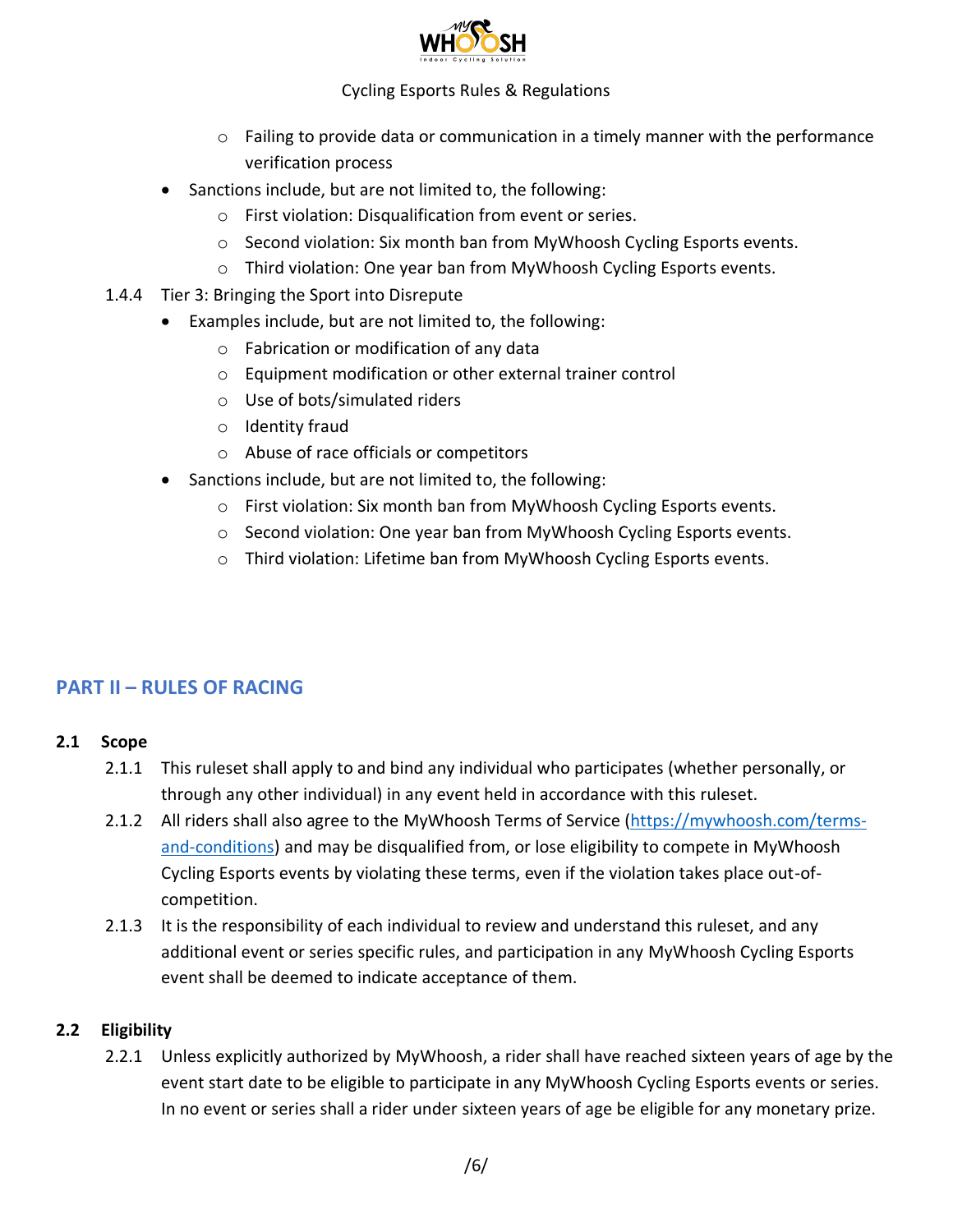

#### **2.3 Data**

- 2.3.1 Riders shall save any data generated by MyWhoosh at the end of each ride by selecting "End ride" from the pause screen, and then "Save" with "public" setting applied.
- 2.3.2 When applicable, riders must submit a dual recording. This dual recording shall be recorded to a separate device (i.e. a cycling computer head unit), and include a secondary power source (pedals or crank based power meter, NOT the smart trainer). Heart rate and cadence must be recorded in the dual recording as well, but may be the same signal as the primary source connected to the game.
- 2.3.3 Riders shall be solely responsible for ensuring that race data is accurately recorded and stored, and that no signal interference or other noise source impedes the recording or storage of race data.
- 2.3.4 MyWhoosh reserves the right to immediately remove any riders from a live race for the following situations. Such riders will have their event results automatically annulled.
	- a) Any rider whose MyWhoosh client cannot maintain a stable connection to the MyWhoosh servers during an event as determined by MyWhoosh in its sole discretion.
	- b) For any broadcast event, any rider whose video streaming connection negatively affects the broadcast as determined by MyWhoosh in its sole discretion.
- 2.3.5 By choosing to participate in a MyWhoosh Cycling Esports event or series, individuals shall agree that their image, power, heart rate, weight, height, racing history and other such data available to MyWhoosh through their participation, may be broadcast. In addition, participating individuals agree that such data may be distributed to and used by third parties for the purposes of the broadcast and subsequent distributions of the broadcast and derivatives thereof.
- 2.3.6 By choosing to participate in a MyWhoosh Cycling Esports event or series, individuals shall agree to make available additional data, and respond to queries sent to their email address registered with MyWhoosh in a timely manner when requested.

#### **2.4 Game**

- 2.4.1 Riders shall compete using an account registered in their own legal name, and not shared with other riders. An exception shall be made for account-sharing that makes up less than 5% of the account's cumulative time and is not used for the purposes of unlocking equipment or otherwise gaining an advantage in game.
	- 2.4.1.1 A rider may apply to race under an alias by emailing [racecontrol@mywhoosh.com](mailto:racecontrol@mywhoosh.com) prior to the start of the event. Approval to race under an alias will be provided for i) riders wishing to use a common-sense nickname (i.e. Jake vs Jacob) ii) riders who need to protect their identity or iii) riders who need to use an alias for some other legitimate reason. Please remember that MyWhoosh, at its sole discretion, has the power to approve or deny the use of a racing alias. An alias cannot be used in an attempt to impersonate another rider or assume a different identity.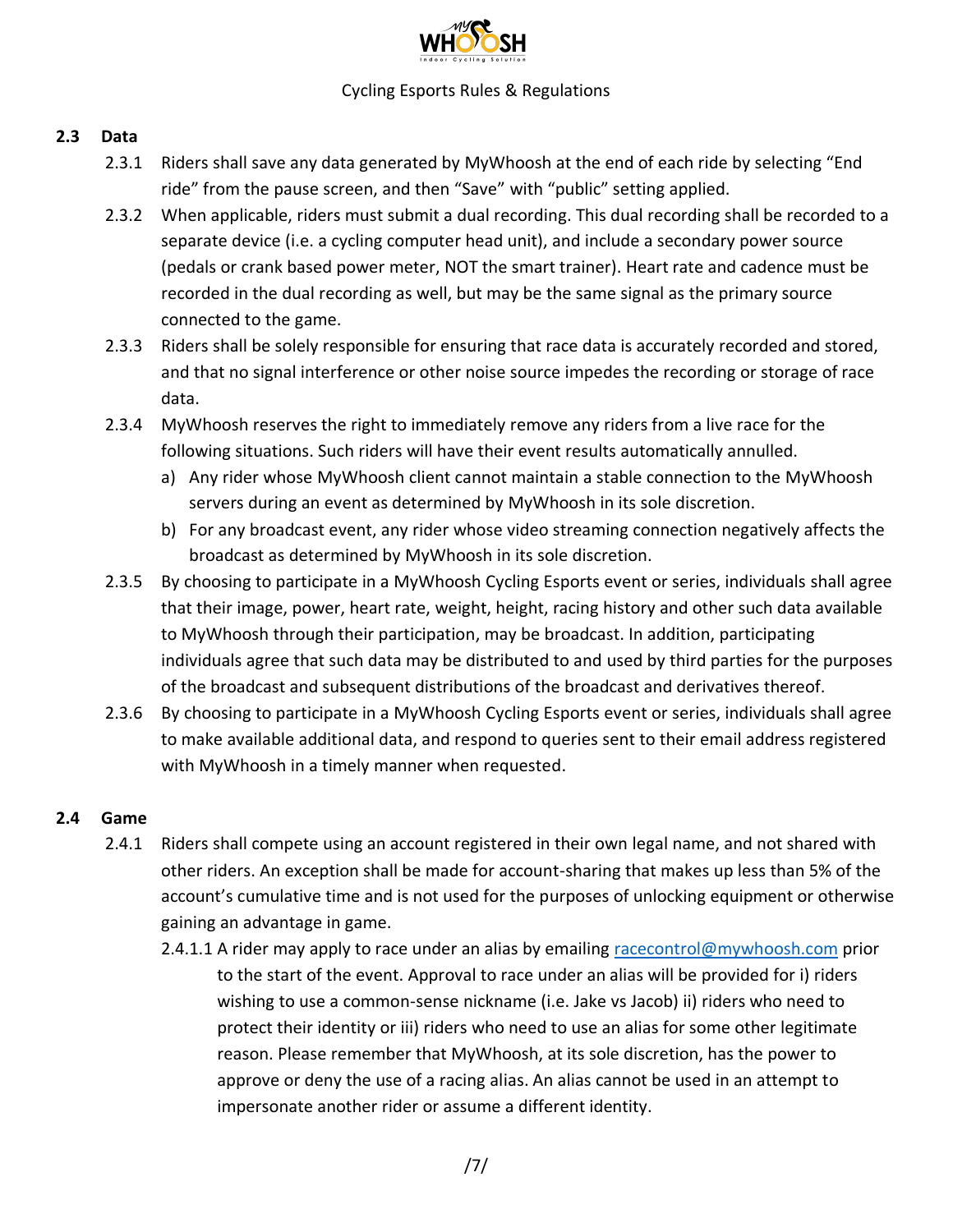

- 2.4.2 In-game profiles (name, nationality & gender) for riders who are members of a National Cycling Federation shall match their National Cycling Federation membership. In-game profiles for riders who are not members of a National Cycling Federation must match their passport or other government-issued identification document. National Cycling Federation membership and/or identification documents must be submitted to MyWhoosh upon request.
- 2.4.3 Riders shall use an in-game weight and height as measured In Real Life in accordance with the weight and height measurement instructions given to the athletes and found in Appendix B ("Weight In Protocol").
- 2.4.4 Riders shall use the most recent public release version of the game.

#### **2.5 Equipment**

- 2.5.1 Riders shall compete using a direct-drive smart trainer or smart bike, cadence sensor, and heart rate monitor. Smart trainer or smart bike, cadence sensor, and heart rate monitor must be connected to the MyWhoosh game client. The smart trainer or smart bike must be the primary power data source and must also be connected to the MyWhoosh game client as the controllable device.
- 2.5.2 Riders must record a second source of power data (e.g., power meter), with cadence, and heart rate, in addition to the primary source paired with the game client (e.g., smart trainer). The secondary power data source must be recorded to a cycling computer. Data recorded using the secondary recording device must be recorded at one second intervals. This data is used as back up data for performance verification purposes only.
	- 2.5.2.1 This secondary data must be submitted to [verification@mywhoosh.com](mailto:verification@mywhoosh.com) within 4 hours of the completion of the race. It must be submitted in the .fit file format. Any other file formats, files submitted through different avenues (other emails or messages), or files submitted outside of the 4-hour time period will be disregarded and the riders result will be treated the same as if they never submitted a secondary recording, meaning they are subject to results removal and additional sanctions.
- 2.5.3 Only those direct-drive smart trainers or smart bikes that are compatible with MyWhoosh shall be permitted in MyWhoosh Cycling Esports events.
	- a) MyWhoosh reserves the right to prohibit the use of smart trainers or smart bikes for which the manufacturer does not currently provide product support. For purposes of this section, "product support" shall mean software or firmware updates, troubleshooting, and help instructions.
	- b) Wheel-on trainers and non-smart trainers may only be used if permitted by the applicable technical guide or race instructions.
- 2.5.4 The Gradient Feel/Trainer Difficulty setting in the game must be set to at least 50%.
- 2.5.5 Riders shall be responsible for ensuring that accurate power, cadence, and heart rate data is recorded to the game client for at least 95% of the rider's race time.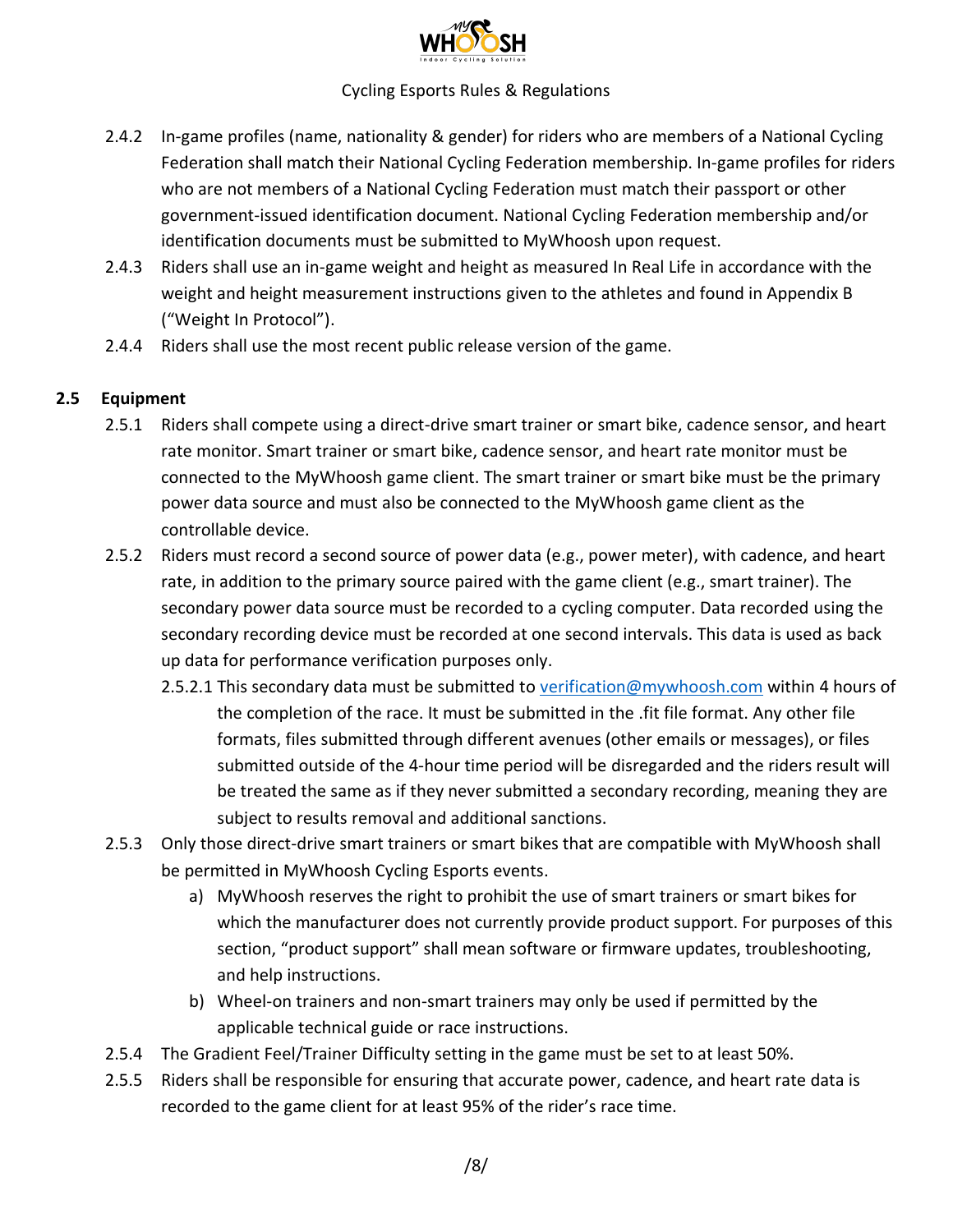

- 2.5.6 Riders shall not attempt to tamper with equipment, modify any data recorded or otherwise use any mechanical, electronic or other device which provides an unfair advantage or false result.
- 2.5.7 Riders shall be responsible for maintaining the accuracy of their equipment, including but not limited to, conducting a spin-down, zeroing or other calibration or offset procedure for power meters or smart trainers immediately prior to an event.
- 2.5.8 Riders must submit photographic or video proof of the device ID or serial number of any piece of hardware used in any MyWhoosh race at the request of [verification@mywhoosh.com.](mailto:verification@mywhoosh.com)
- 2.5.9 Riders shall use the most recent publicly available (not beta or testing) firmware for any equipment.
- 2.5.10 Riders shall compete fully clothed.

#### **2.6 Results**

- 2.6.1 The results of a race shall be considered provisional until all performance verification processes have completed, and the time limit for any disputes to be raised has elapsed.
- 2.6.2 Where a result is annulled, or a rider is disqualified or receives a ban, all related results, classifications, points, prizes, trophies, medals, jerseys or other such awards achieved in the event or events in question shall be forfeited.
	- a) Where such a rider contributed to a team result in the event or events in question, that contribution shall also be forfeited.
	- b) The placing of such a rider and/or team shall be taken by the next rider and/or team in the classification, such that all placings are occupied.
	- c) All benefits received by the rider and/or team, in particular any prize money and symbolic objects (trophies, medals, jerseys etc) must be returned to the event organizer within one month, who shall then redistribute it according to the amended classification.
	- d) The rider and/or team shall be automatically banned from MyWhoosh Cycling Esports events if the benefits have not been returned within one month of notification, and this shall remain in force until such time as the benefits are returned.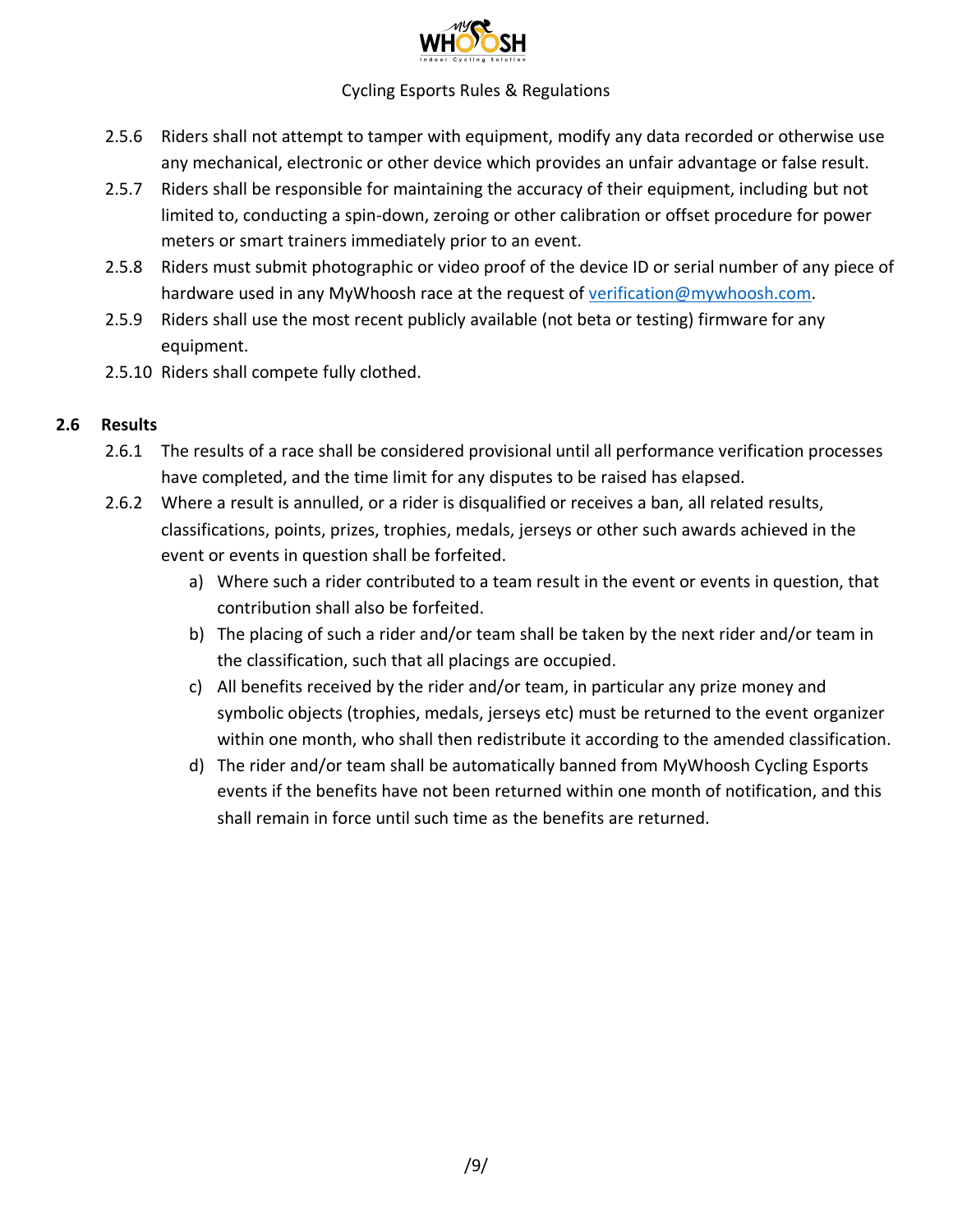

# **APPENDIX A – CODE OF CONDUCT**

MyWhoosh firmly believes in fair competition conducted in an environment that enables people to enjoy racing. Any participant engaging in conduct that is unsporting or otherwise inconsistent with this aim shall be subject to sanction under this ruleset. Such behavior includes, but is not limited to, the following:

- Taking any actions, including use of language, that could be considered as threatening, discriminatory or otherwise could be deemed abusive or cause offence to others.
- Attempting to use, showing others how to use, or colluding with another person who is using, any method to gain an unfair advantage, such as:
	- $\circ$  Disrupting a race, including inappropriately reporting, distracting or otherwise impeding the performance of other riders.
	- $\circ$  Using in-game equipment that has either not been earned solely by the in-game effort of the rider, or has not been authorized by MyWhoosh as a result of a current sponsorship deal or other such association with the equipment manufacturer.
	- $\circ$  Deliberately mis-calibrating or otherwise tampering with equipment or software configuration such as in-game height or weight.
	- o Submitting false or misleading information.
	- $\circ$  Use of mechanical or electronic devices that provide an unfair advantage, such as motors, devices that alter equipment signals, devices that control the smart trainer resistance, devices that broadcast simulated data or devices that interfere with broadcast data.
	- $\circ$  Use of PowerMatch, or other similar functionality to control the output of a smart trainer from data provided by another device.
	- o Use of bots or other means of simulating riding.
	- o Exploiting connectivity issues or bugs in the MyWhoosh software.
	- $\circ$  Modifying the MyWhoosh software, data files or memory values, or otherwise using methods to gain access to game elements, or alter game play, beyond the normal operation of the game.
	- $\circ$  Altering data transmissions between MyWhoosh clients and servers.
- Gambling, or passing on information to others for the purpose of gambling, on any races you take part in, or have inside information on.

Additionally, riders and any other individuals who have been invited by MyWhoosh to participate in any MyWhoosh Cycling Esports events or series must not conduct themselves in a way that is inconsistent with representing the MyWhoosh brand in their actions in relation to the events or series. Such behavior includes, but is not limited to, the following:

- Breaching any confidentiality agreements.
- Using any material that is unlicensed or relates to any competitor of MyWhoosh.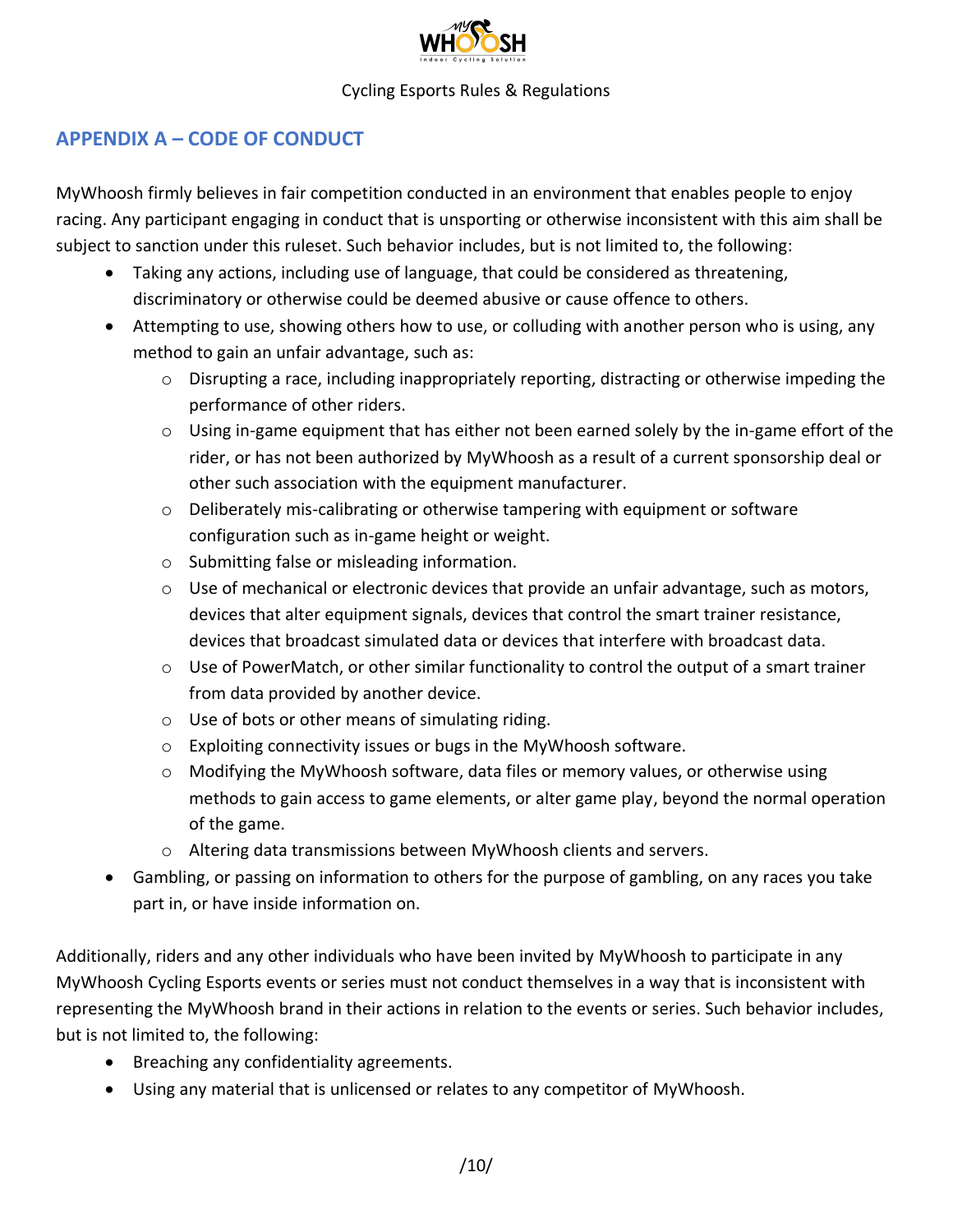

## **APPENDIX B – WEIGH IN PROTOCOL**

The full protocol for a rider measuring their weight is as follows. Weight measurements must be conducted prior to each event and submitted to MyWhoosh upon registration for the event via a private YouTube link or directly into the registration form provided for the race.

- Before starting the test:
	- o Set up scales suitable for measuring body weight in the middle of a room on a hard, even surface, with nothing nearby to hold on to.
	- o Find a heavy weight (approx 10kg) that you can comfortably carry.
	- o Make sure you are wearing cycling shorts and a cycling jersey.
- During the test:
	- o Start recording a video on any device; for example, a cell phone.
	- o Show your face on the video.
	- $\circ$  Show yourself performing a live internet search for the current time and date, and the results that it gives. Screenshots of mobile phone clocks or computer desktop clocks will not be accepted.
	- o Show the scales.
	- o Zero the scales.
	- $\circ$  Show the zero reading.
	- o Place the heavy weight on the scales and show the reading.
	- o Take the weight off and show the zero reading.
	- o Stand on the scales yourself (without the weight) and show the reading.
	- o Take yourself off and show the zero reading.
	- $\circ$  Stand on the scales with the weight and show the reading.
	- o Take yourself off and show the zero reading.
	- o Stop recording.
- After the test:
	- $\circ$  Upload as an unlisted video to YouTube or submit the video file directly to the proper registration form.
		- $\mathbf{u}$ Please note that weight measurement videos must remain private. Publication of weight measurement videos, or otherwise sharing them with third parties, is a violation of these rules.
	- o Send the link to the video to MyWhoosh using the form provided in the applicable technical guide or race instructions.
	- $\circ$  Weight as shown in weight recording video must be entered into the MyWhoosh application and used in-game.
		- The game currently only accepts whole numbers (no decimal places) so if your weight is .0 through .4 please round down to the nearest whole kilogram. If your weight is .5 through .9, please round up to the nearest whole kilogram.

Please do not edit or trim the video. The entire non-stop recording is required.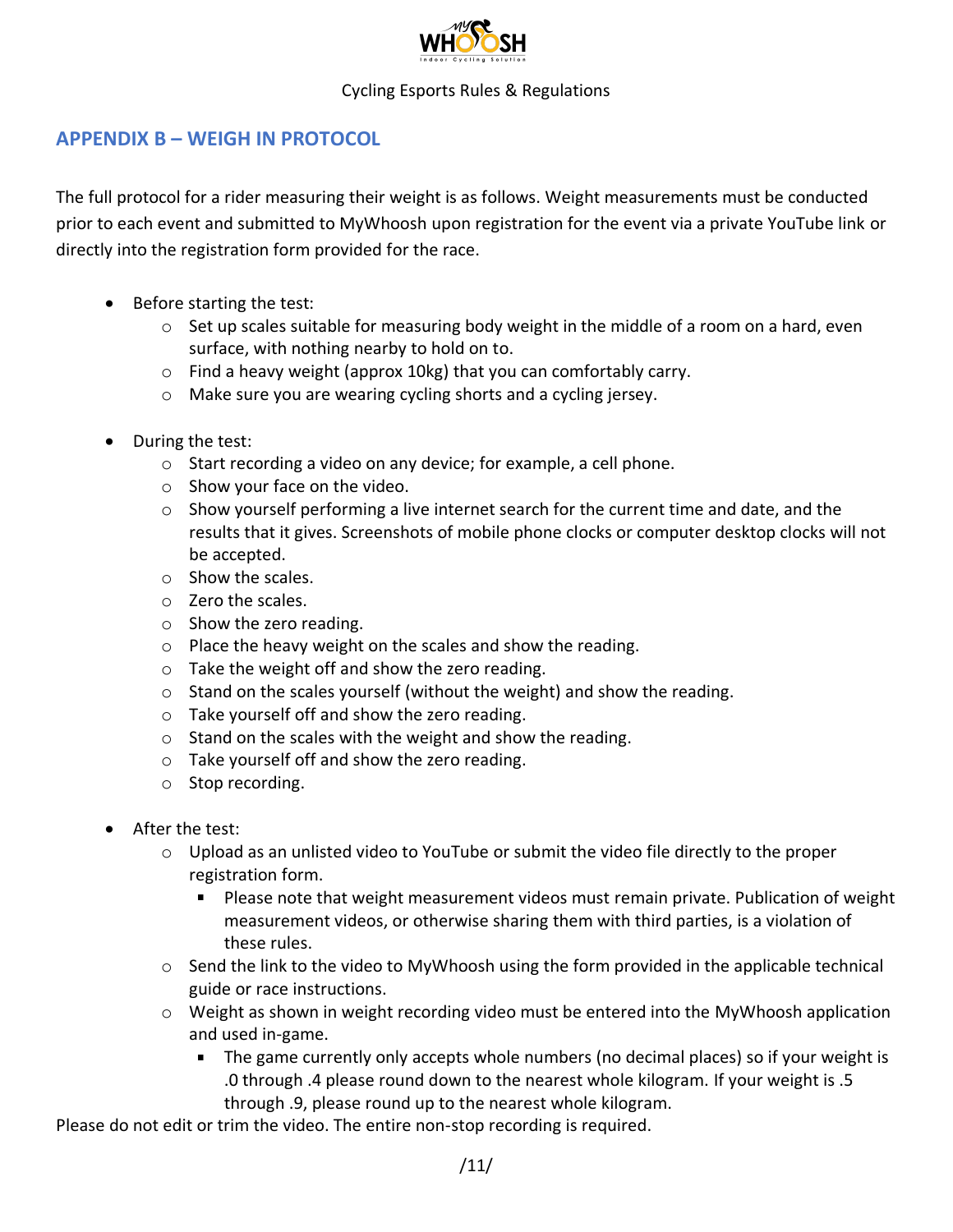

# **APPENDIX C – RESULTS LANGUAGE & COMMUNICATION**

MyWhoosh will make every attempt possible to ensure quick, accurate, and consistent results across all Cycling Esports Events. MyWhoosh is committed to the following:

- Sharing provisional results with competitors as quickly as possible following the completion of the event.
	- Note that any results shared on the in-game screen and/or in a broadcast are subject to change prior to provisional results being officially posted.
- Completing performance verification in a thorough and timely manner in an effort to post final results as quickly as possible.
- Expected timelines for both provisional and final results will be published in the race or series relevant technical guide prior to the event or series commencing and may differ from one event or series to the next.
- MyWhoosh reserves the right to suspend or ban any competitor from future events or series.

Provisional and final results will be published in a public forum like a website or on social media, and may also be communicated directly with competitors and teams. Exact locations of results publication will be shared in the relevant technical guide for each event or series and may differ from one event or series to the next.

Every effort will be made to avoid 2 or more competitors from being assigned the same finish time, or a tie.

- MyWhoosh servers and the finish time counted on these servers will serve as the first tie break, currently down to tenths (00.1) of a second.
- In the event the MyWhoosh servers have the same finish time for 2 or more competitors, the official broadcast stream from MyWhoosh Headquarters will serve as the "photo-finish" camera angle, regardless of any multiplayer client's differing view.
	- The foremost edge of the virtual bicycle wheel will be deemed the determining edge in any such cases.
	- If 2 or more competitors' finish times are the same, but there is a clear and reasonable visual representation of differing finish positions, riders will be given different finish positions in all results but will be given the same finish time, or SFT.
- In the event that neither of these tools can differentiate between the finish positions of 2 or more competitors, a tie will be awarded and any prizes will be split between competitors designated as "tied".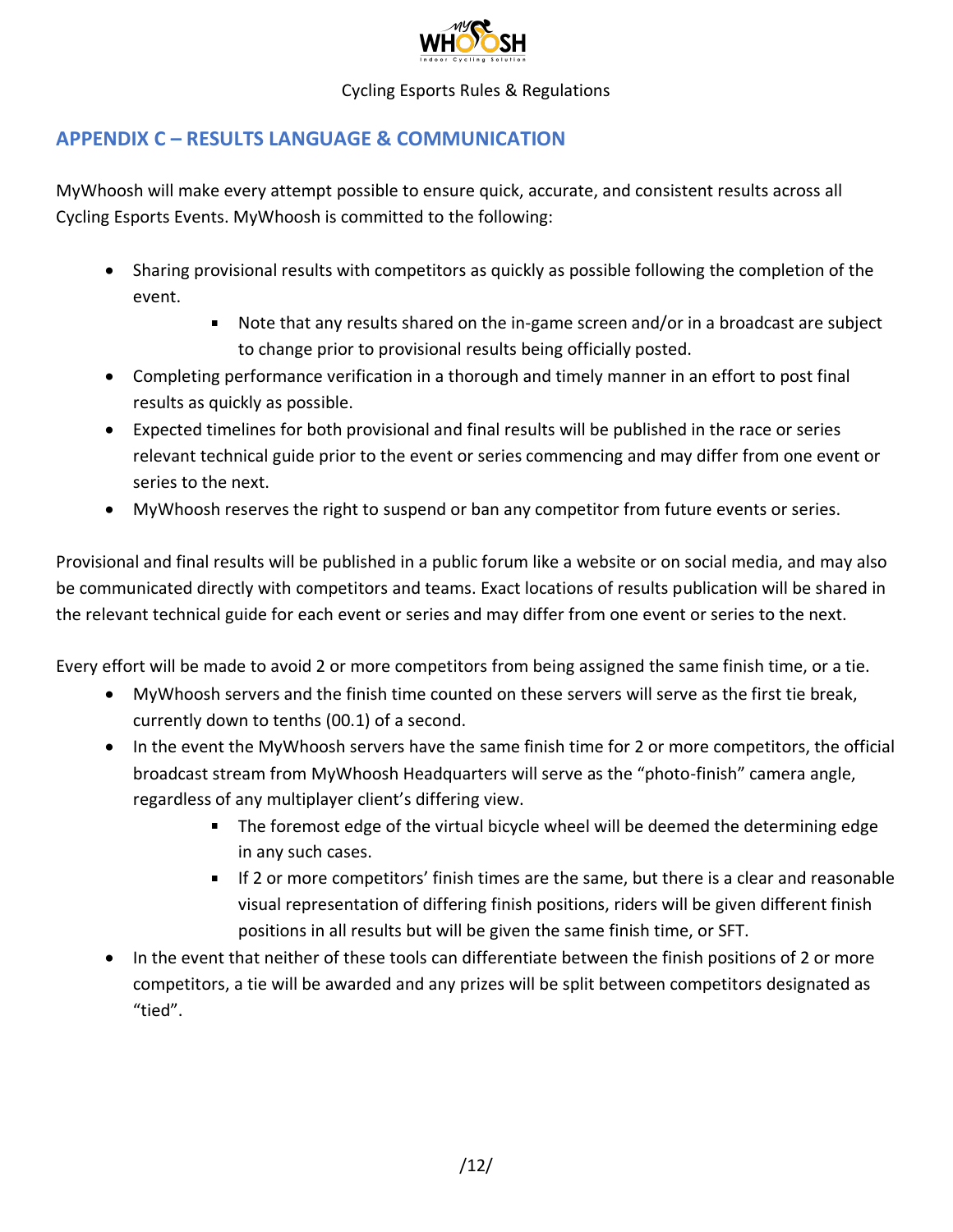

# **APPENDIX D – IN VENUE EVENTS**

MyWhoosh may designate some Cycling Esports events as being held "In Venue" where riders all compete in the same physical location, or across a small set of locations. Details of these events will be defined in event specific regulations, but to help set expectations, the following general principles will apply.

Prior to the event:

- Selected riders will be invited by MyWhoosh to attend.
- All invites are subject to verification of past performances and eligibility.
- If riders fail to respond to invites or requests for information in a timely manner, MyWhoosh may choose to offer their place to another rider.
- Unless otherwise notified, riders will be responsible for their own travel and accommodation.

At the event:

- Riders will be supplied a trainer, display, computer and sensors which they must use in the event.
- Riders need only supply their own bicycle, clothing and nutrition. It will be the responsibility of riders to ensure that:
	- o their bicycles are compatible with the trainer provided.
	- $\circ$  their clothing is suitable for broadcasting to an audience of all ages riders may not be permitted to participate if the clothing worn is not considered by MyWhoosh (in its sole discretion) to be appropriate.
- All equipment calibration, selection of in-game settings and other such actions will be performed by the event organizers.